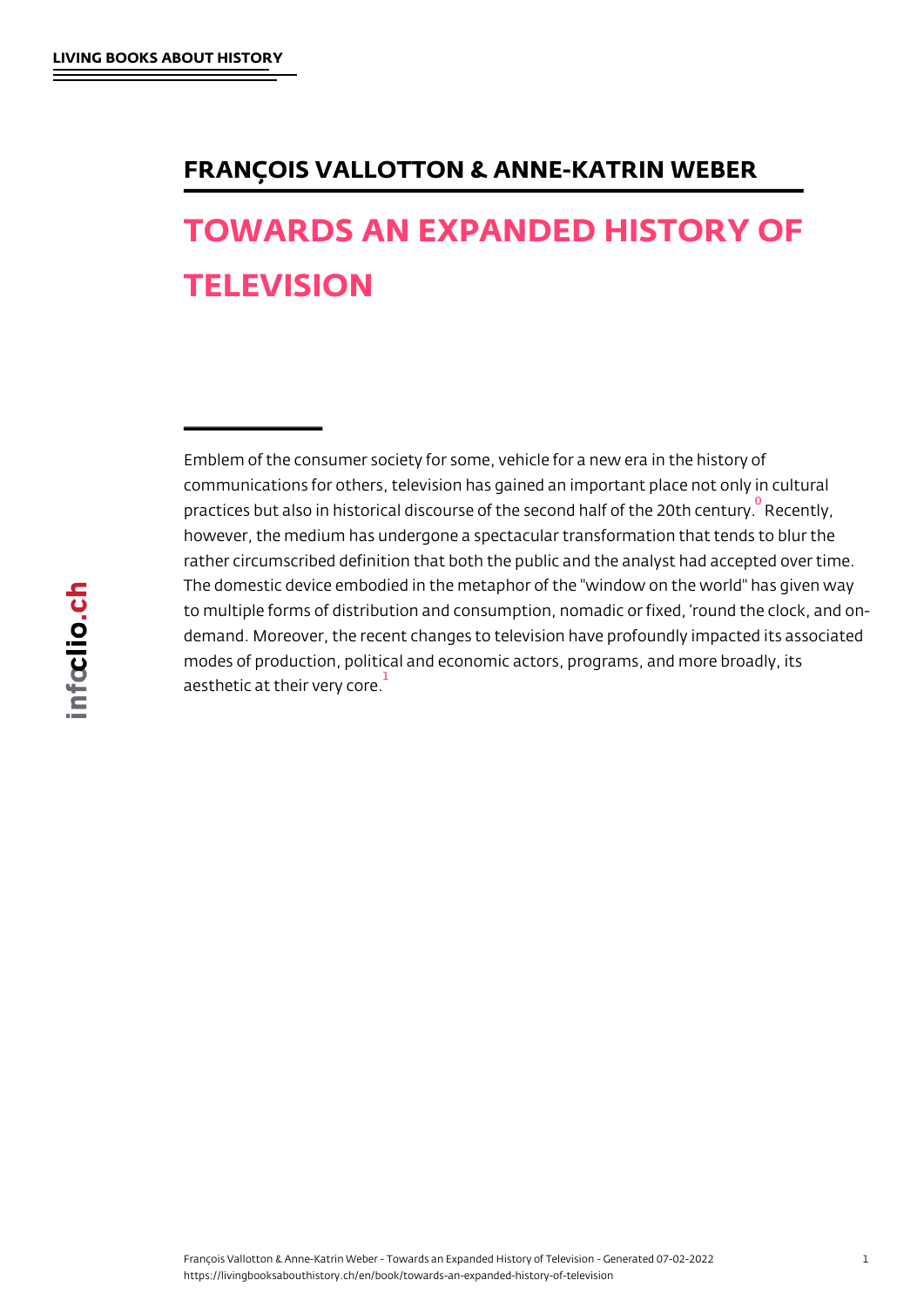<span id="page-1-0"></span>These new configurations alter the way we look at the "small screen" we speak of the disappearance of the medium or its dissolution in co convergence of production on the one hand, and increasingly fragme consumed individually, on the constant if is discourse, these very rapid consumed transformations tend to foster those perspectives that focus on logic otherness. For example, the American media specialist Amanda Lotz 2007 to the "television<sup>3</sup> [r](#page-12-0)eavoilnugioump" Umberto Eco's canonical oppositic paleotelevision and neotelevision, which we might describe as "supp "demand-side television", Lotz narrates the medium's transformation onwards in three stag[es](#page-12-0), each of which refers to a set of specific te reception. Thus, the years 1950-1980 - the era of "network TV" in th characterized by the quantitatively and temporally limited broadcast intended for a mass audience. The following years until 2000 saw th "multichannel TV". Made possible by new technologies such as satel broadened content options and allowed for niche programming. Telev of the all-digital and media convergence - is definitively shattering the medium, which is now shared between several platforms and tech this model, the history of television can be described as the gradua with fixed contours (public/commercial television in the family living managed by multiple content providers and dispersed among our cell and other devices.

Operating as a quick sketch of recent changes, this three-stage nari scholarship that underscores television s continuous instability. In t perspective reveals a medium that is in fact in constant transformat and technological stability in the years immediately following WWII rather than the Thue epire sent anthology intends to contribute to this hi discussion by highlighting the complexity and diversity of televisual traditional distinction between private and public institutions. It als account a ne[w](#page-12-0) periodization of the medium that in many recent surve with the first essays of the Scotsman John Baird but rather situates device within a longer history of different forms of remote transmiss the last third of the 1 $\frac{5}{9}$  fM hoiben tpurriy ileging interdisciplinary views and we have selected papers with one common denominator: their author methodologically grounded insights into dialogue in order to deconstructed monolithic medium or [o](#page-12-0)f a linear and homogeneous evolution.

To envision television s flexibility from a historical perspective, we "expanded" history. As we set forth below, this notion allows us to t of the medium, namely a history attentive to the margins of television intermedial exchanges, and to the continuous transformations of pra Contrary to the notions of "post" or "neo-" television, the notion of not postulate a succession of media models but underlines the histo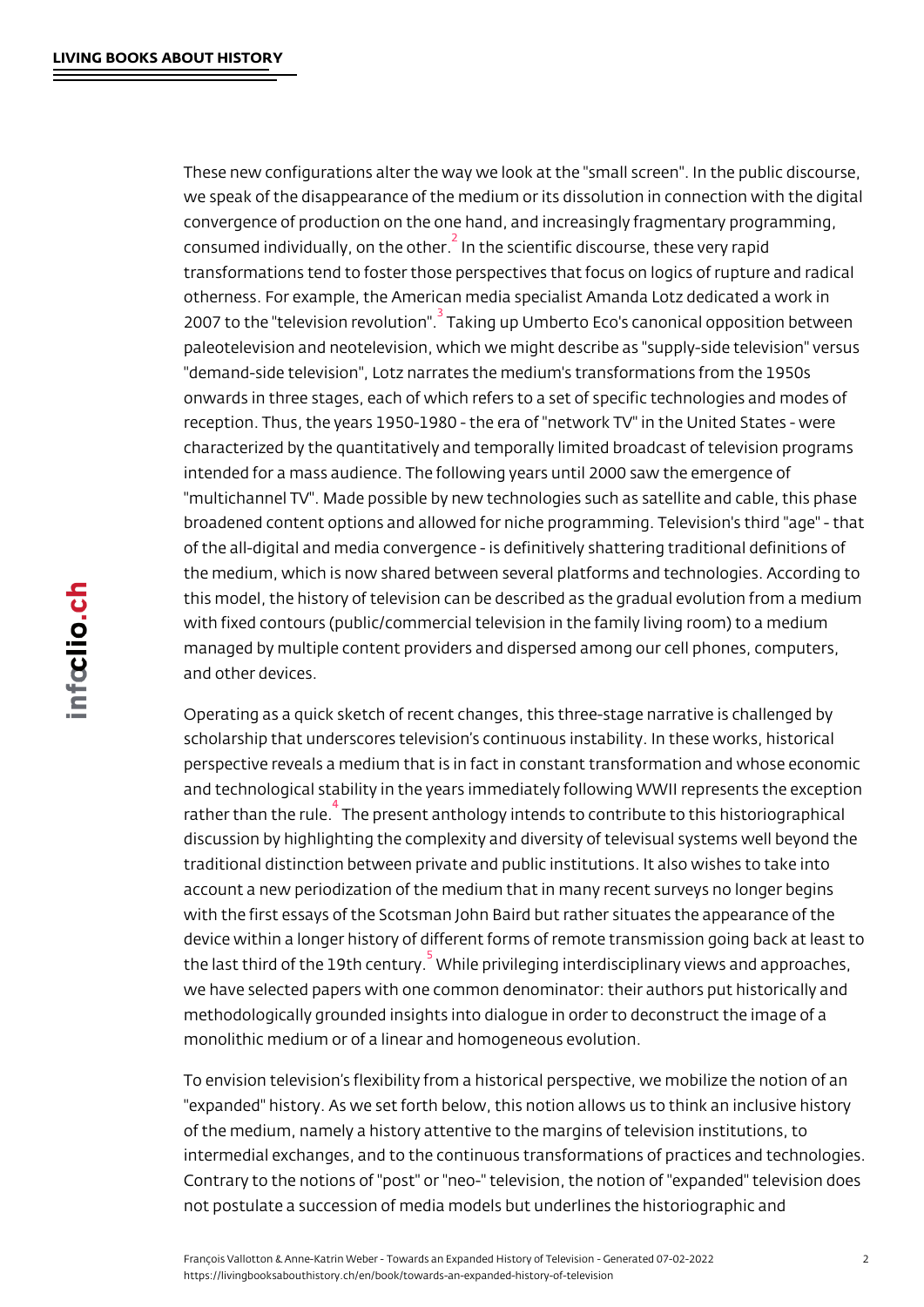methodological necessity of thinking television outside the fields traditional i.e., mass media and public broadcasting, and even outside of the fr reception.

This conceptual framework is linked to a research project financed b Science Foundation Beyot bind bed Public Broadcasting: Towards an Expande in Switze(Alanddelà du servipooeurpuuboleichistoire élargie de l)a wiéhliécwhiswioen en co-directed from 2016 to 2021. The focus on the Swiss audiovisual f the concrete experimentation of an approach that sought to distance and prog[ram history in order to shed light on the mult](http://www.unil.ch/tvelargie)iple appropriat techniques by actors located on the margins or outside of public ser them taken up by a doctoral student, constitute the different approa technical dimension emphasizes the impact of new forms of distribut on the media landscape s reconfiguration; the social dimension exam professionalization of the director's role and the mapping of individent public broadcasting and private enterprise, television and film, or e international productions; finally, the discourse analysis component staging of and by itself in the context of the audiovisual sector s lit policy developments at the federal level. The notion of an "expanded implemented on these three levels with the explicit invitation to inte failed initiatives; similarly, the archives consulted for the project su bounds of regional and national television.

Approaching the History of Television: An Object in Search of Legitimacy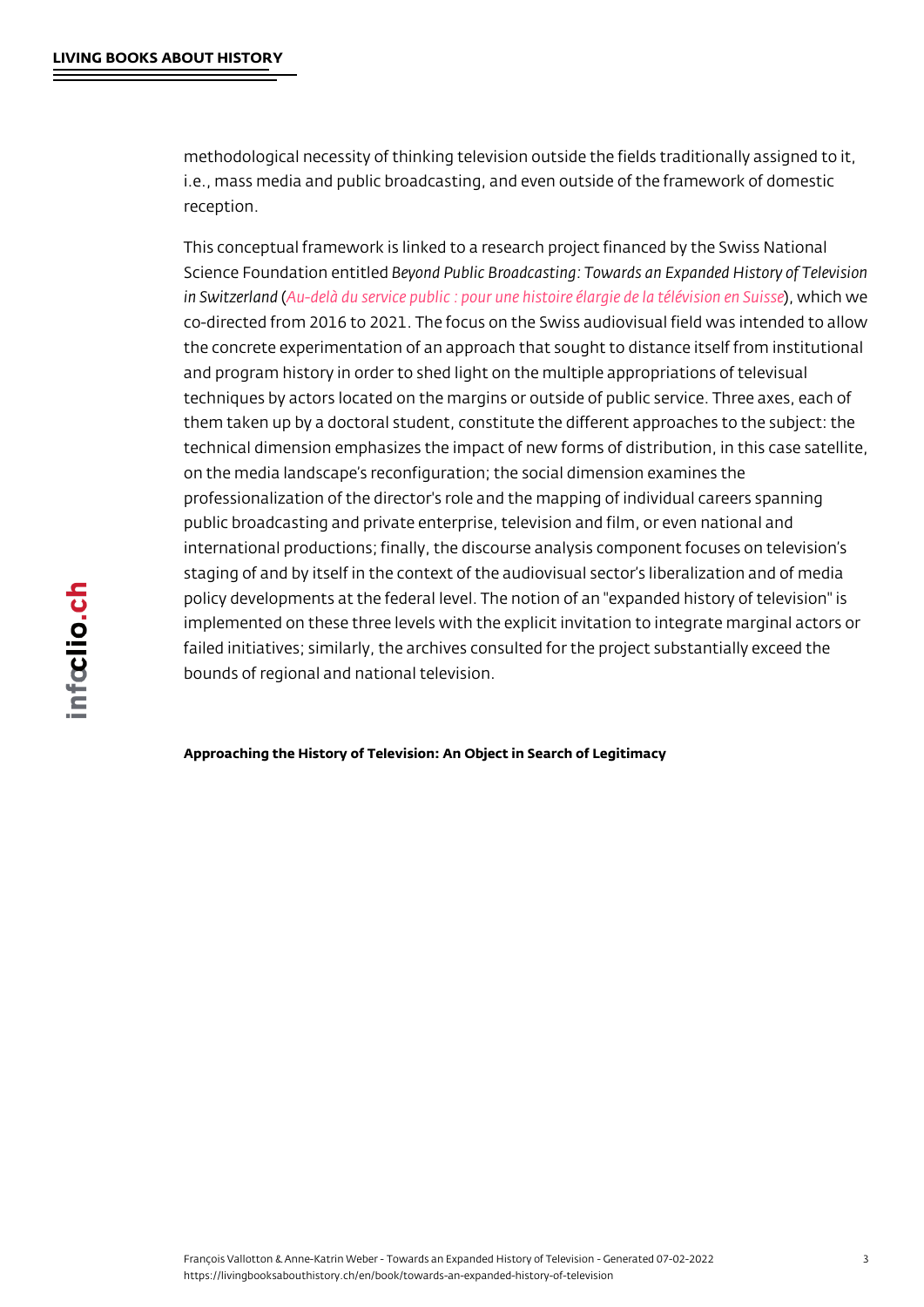<span id="page-3-0"></span>Despite rather important advances in recent years and divergent situations in the national contexts, the study of television history has long suffered f legitimacy within the intellectual sphere, and more specifically, the Historically, interest in this object first emerged fro $\frac{6}{n}$ h the  $\frac{2}{n}$  anxiect gatit Britain in the early 1960s, James Halloran, then active in adult cont invited by the Secretary of the Home Office to assess of the media s delinquency.His study - which strongly relativized this influence - v of the Centre for Mass Communication and Research at the Universit same time, it took the rise of cultural studies, particularly at the Un and feminist studies to bring consumer media out of its academic os popular practices and the distancing of an approach to mass culture objects in terms of alienation and acculturation represent major mile media and cultural studies. Nonetheless, severely deprecating views epitomized by Richard Hoggawn tus dwo in ingibute to the enduring association of a structure of a structure of a structure  $\frac{7}{10}$  and  $\frac{7}{10}$  and  $\frac{7}{10}$  and  $\frac{7}{10}$  and  $\frac{7}{10}$  and  $\frac{7}{10}$  and  $\frac{7}{10$ medium like television with productions of lesser value, whose only attention in the name of commercial and advertising logics. This is t Bourdieu delivers wi[t](#page-12-0)h particular force at the College of France in h published under **Ohnethiel d**elevision

Television s stigmatization - relatively common to mass media, a fact more recently, video game[s](#page-12-0) attest - is reinforced by its initial status associated with a female public. The latter, according to the domina gender relations, is allegedly easily seduced by culturally minor pro as having attributes suitable to reach and adapt to this specific aud support distracted and intermittent listening compatible with the exe tasks and to offer programming that mixes entertainment and publici years and the emergence of a new feminist historiography to get the wrongly described as feminine, out of the ghetto to which they had be emphasize their very diverse receptions, which were much less pass admitted.

For all these reasons, unlike cinema, which attained the status of s not un[d](#page-12-0)ergo the process of  $6$  etit the aty on the notion of "eighth art" - for who remember it - includes "media arts", meaning radio, television, However, the "small screen" suffers the symbolic domination of the inferi[o](#page-12-0)r quality; it does not offer the same level of attraction as the the theatrical projection; its biased and partial definition as a live r its ability to capture reality rather than its artistic dimension. Some bring atypical approaches to television to the fore through consecra television s integration into the field of modern art by someone like Jean-Luc Godard with his ulst we we redet the artistic and innovative dimen television, to which works of Gilles Delavaud or Guillaume Soulez in attest, has not been suff[ic](#page-12-0)ient for the term "telephilia" to enter into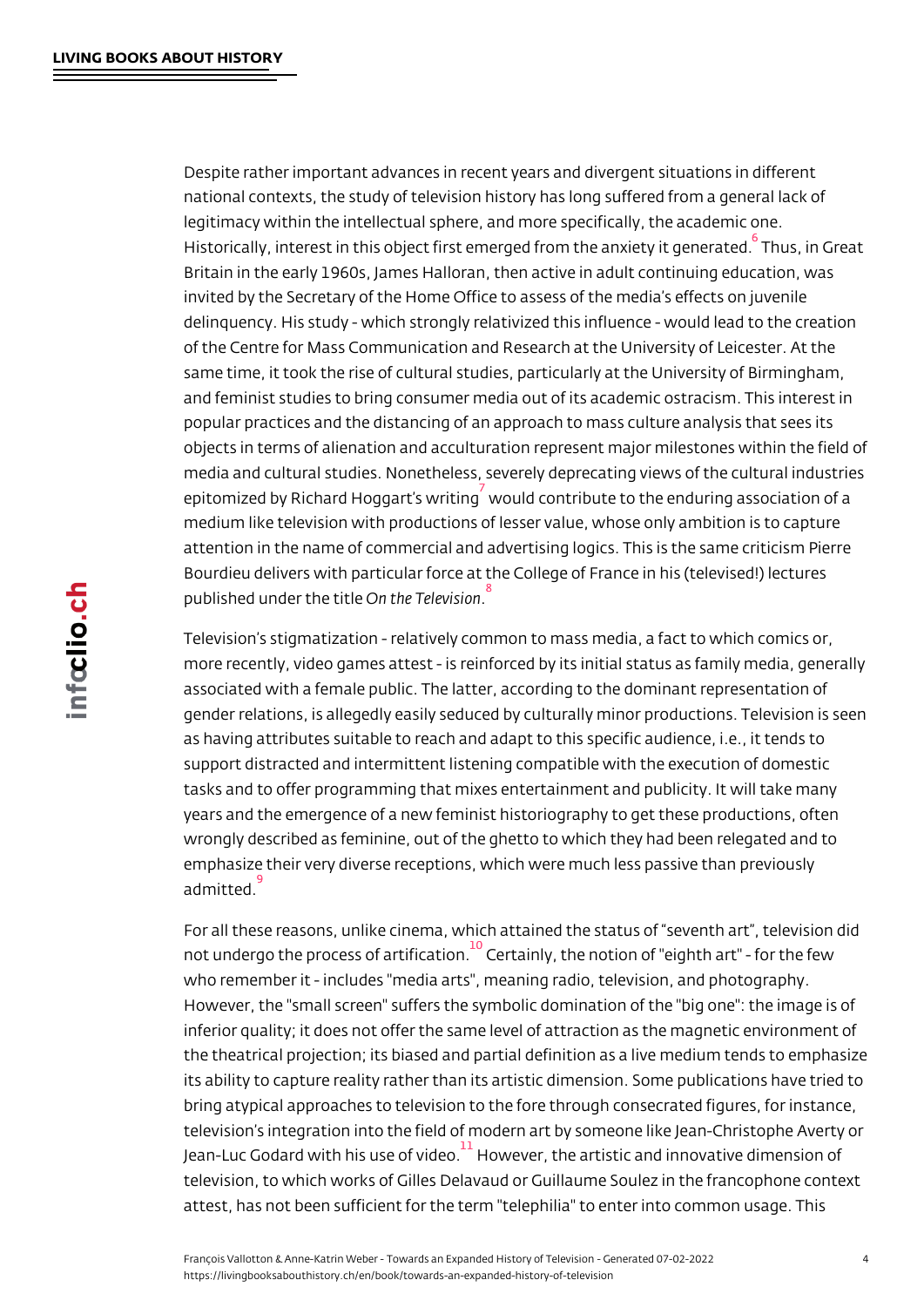<span id="page-4-0"></span>situation can also be explained by the absence of intermediaries capable of the television s legitimization over time, as exemplified by the disap movement. This movement was as ahead of its  $t^{12}$  hen acsp pto wit is o shotcort-limen and  $t^{12}$ the dominant idea of television as a popular rather than artistic med works on "quality TV" must not go unmentioned. The notion of "quali set of audiovisual productions but has the meri[t,](#page-12-0) in the scientific lit knowledge about the construction of value both at the level of the b the programs. 13

Switzerland does not escape this broader context. The institutionali studies o[n](#page-13-0) television remains limited in spite of the fact that, with t tape recorder but more generally with audiovisual equipment found i auditoriums, television and video have long been abundantly mobiliz in very diverse dischpaidhdeistion to the question of archives to which w two factors help explain the lack of scientific and historical reflecti several neighboring countries, television studies has mainly been th disciplines, star[ti](#page-13-0)ng with sociology and, in the Meedrime a wispeak chap fwom which took off in the 1980s. If we add to this the reluctance - until t historians to tackle post-1945 history, it is understandable that the has not generated much interest from academic institutions. A secor found in the more generally underdeveloped state of the history of c media. As Peter Meier has shown in a the muaetic uitss sueed to hid shot each repo media history, this field has enjoyed little institutional recognition i audiovisual sources are invoked with more or less regularity, reflect and development of media, methodological studies, and approaches monographic are Transesituation at the end of the twentieth century, however,  $\frac{15}{100}$ suggested a promising turn. In 1989, Yves Collart, a professor at th International Studies in Gene $\mathcal C$ æ, n**toe**undd bedstobeiographies uent lobes recherch sources audio $\sqrt{C}$ stueRSA), which granted special attention to the stud 1994, Collart was one of the moderators of a one-day symposium org Historical Society devoted to the subject of audiovisual conservation the creation of Memoriav, an association that has managed a networ interested in the preservation and promotion of archives in the field film, and video since 1995. However, it was not until several years I breakthrough could create a lasting effect. The CHERSA found neith institutional continuity after Yves Collart's retirement. A center for audiovisual that draws upon significant synergies between the histor is progressively developing within the Faculty of Arts of The Univers proje Totowards an Expanded HistpPoyuro funTeelheivsitsciborne élargi)ei**s**leo nhae toeflevi its manifestations.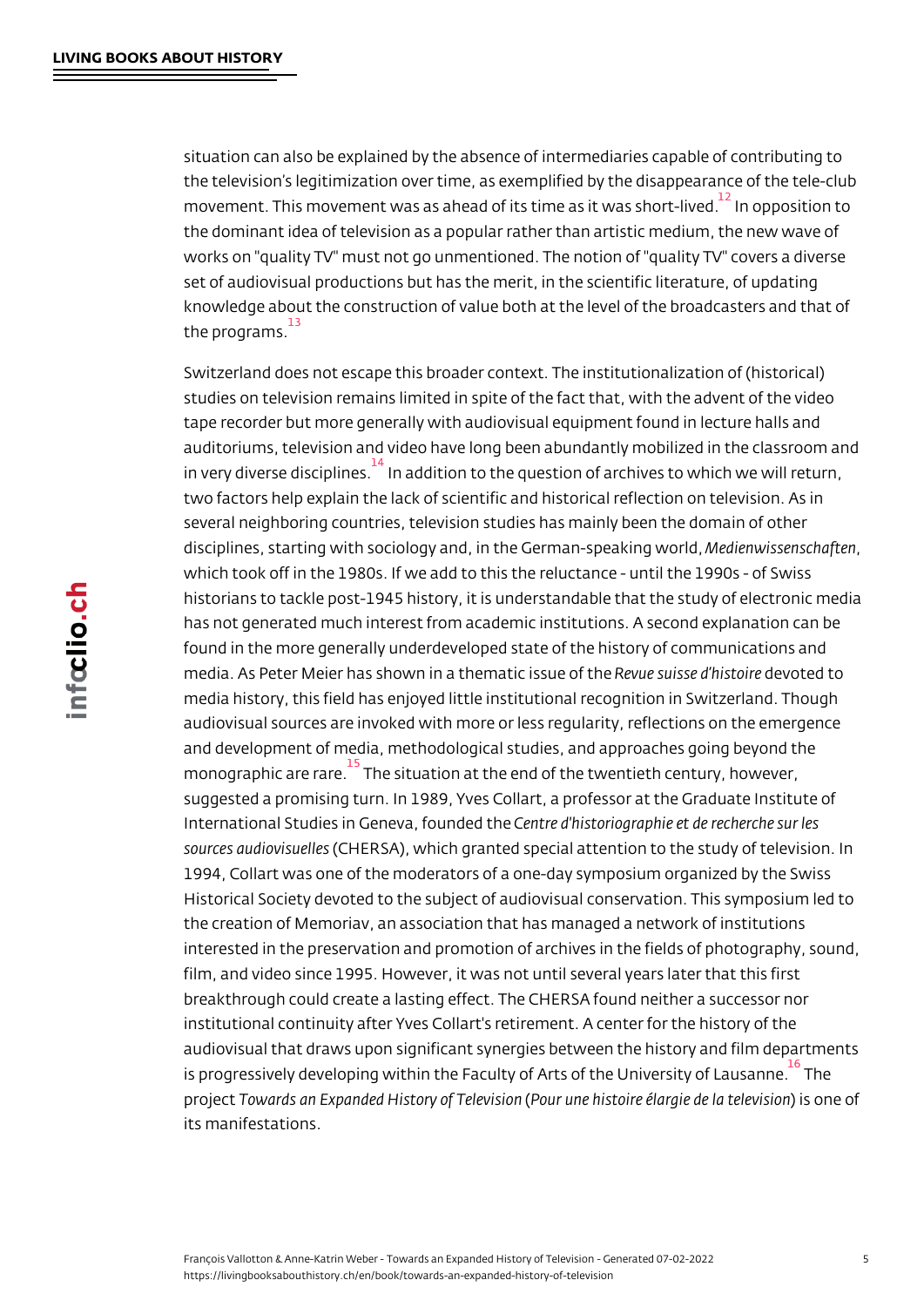<span id="page-5-0"></span>Writing the Story of Television: From the Commemorative Object to an Expanded F

Given the above, it is not surprising that television historiography i be somewhat anemic; an assessment that is also reflected in the we institutionalization of television studies, with no professorship is cu medium. For a long time, the majority of historical publications have commemorations or various anniversaries proposing a chronology of television. ften written by agents close to the Swiss Broadcasting Co Société suisse de radiodif, fun seinome entrible SBR oand taking advantage of the institution's iconographic sources to illustrate major events, the contri[bu](#page-13-0)te primarily to the memory of the public broadcasting servic of their (first) memories as television viewers. As part of an institut regional history, wor & bosw chlmafsormation - Kultur. Schweizer Fernsehen ins moderne Medign **Eveidahteer** Schweize " CHT om sike he haus zei Suf nich RS orLa TSR a 50 ans : album de éa **g**onaithheer kto 654-4m-200m0e4nts of one of the co entities, omitting however a national or international contextualizati ex[c](#page-13-0)eption is the obeoek Specchio. Storia della radiotelevision me cshyizzer while privileging the regional [fo](#page-13-0)cus, places this history in a much bi context. 21

In a more "intimate" tone, the (auto)biographical writings of radio and television personalities. revea[l](#page-13-0) individual trajectories that have marked audiovisual history i portraits of Roger Schawingschige (n Alle: das andere Gesicalmit Moders Roger bin  $i\epsilon^2$  and those of Raymond<sup>23</sup> Vocuoiflam on  $z$  Fischer, proponent of the f cable netwLoerok Fischer: die Erinnerungen des SchweizertaKnalbyen foeknesieth possible to reconstitute aspects of national or regional television hi rigorand in-depth problemati[z](#page-13-0)ation that charac[te](#page-13-0)rize academic stud

Research carried out since the mid-1980s within the various Swiss i Communication and Media Sciences has nourished an abundant gray oriented towards the political and social analysis of the effects, sig mass communication. These studies privilege sociological approache media landscape and focus more on a systemic analysis than on hist the case Mfeodrienlandschaft Schweiz im Umbruch. Vom öffentlichen Kul elektronischen Kicoskware ed by Werner A. Meier, Heinz Bonfadelli, and Michaelli, and Michaelli, and Michaelli, a Schanne within the framework of the Swiss National Science Founda Pluralism and NationalP**lu**e antitistion" ( culture l et id  $\frac{25}{5}$ n (tNt the Pr $2$ alt) ion This study provides an overview of the Swiss media landscape a few years afte Local Broadcasting Ordinance of 1982, which led to the abolition of radio and television broadc[as](#page-13-0)ting. Conceived as a scientific contribution debate on the links between public broadcasting and cultural identit towards a pragmatic assessment of media politics in Switzerland, in media" (private radio, satellite, paid television). This work launched comparative, on the specificity of the Swiss audiovisual landscape a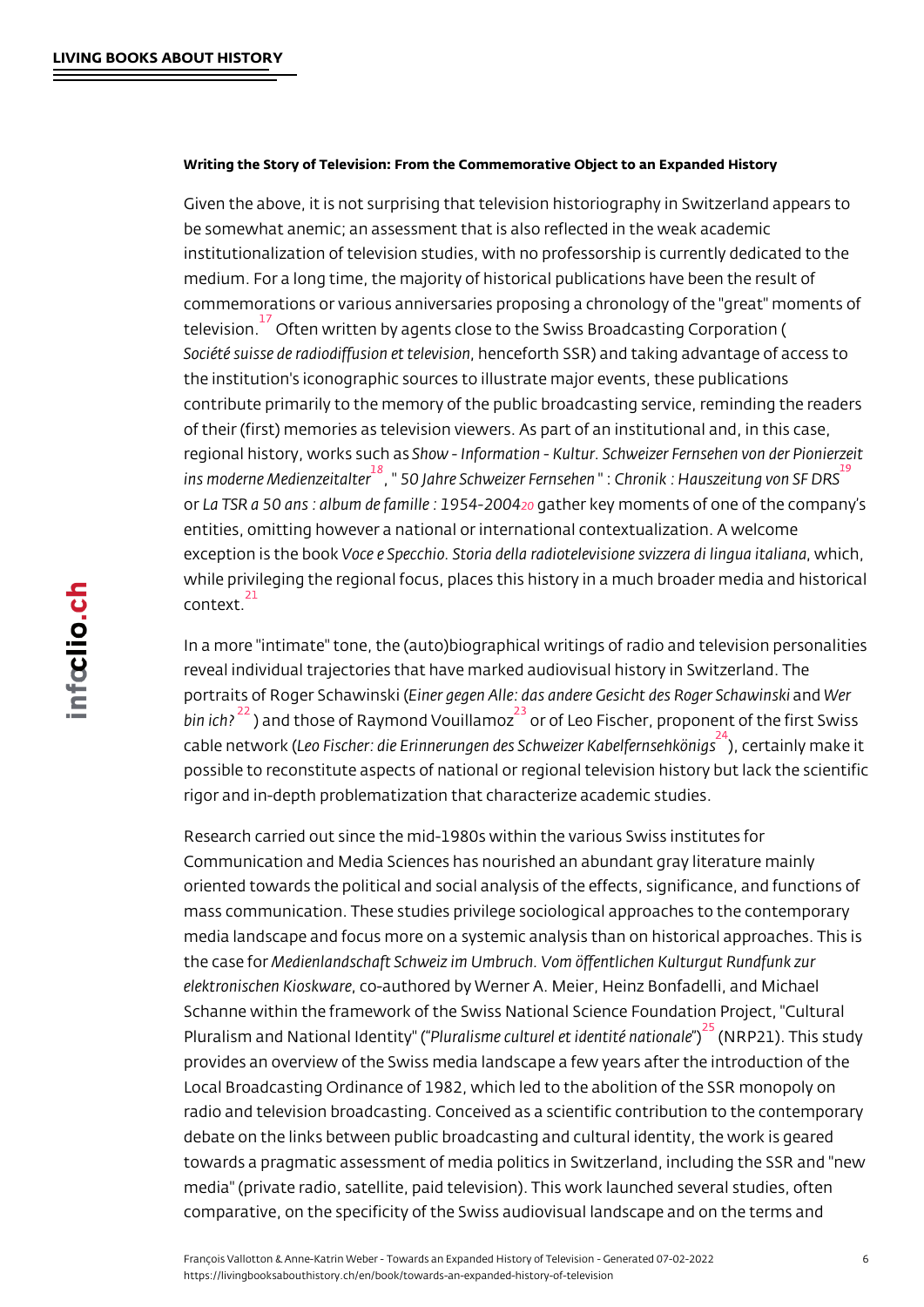<span id="page-6-0"></span>conditions of its liberalization. 26

Published under the degist of führe Publizistikwissenschaft of mid e Medien Universityof Zurich in 199 Bernhse hem under S: Werden und Wandel einer marks the first introduction to the  $^{27}_{h}$  iBstearny noof the SAUSMR of the ibution to Media Historiography as Ins Eitnut Boen arla bliz toor Medienhistoriographie al Institutionsge), schhicht weork explicitly claims to be based on historical lim[it](#page-13-0)s its analysis - like the majority of works for the "general publiregional institutional television, in this case Swiss German broadcas national research project that led to the publicaliam adiohet dallective télévision en Suisse : histoire de la Ŝõpcri**étée de araedsipedicifieu byioinm pSo**SnRan milestone. Initiated by the director general of the SSR at the time, Antionio stands out for its scope - three volumes constituting a total of 1,000 almost 20 years -, its ability to unit[e](#page-13-0) a multidisciplinary network of linguistic regions of the country, and for the total intellectual freed authors. Beyond the synthesis it offered, this vast project would be classification and digitization of the public broadcaster s paper and organizing principles of the volumes vary. The chronological logic fa then replaced by a thematic approach that enriches the institutional transversal views on technical developments, links with politics, cul history of progrlammtshis sense, following a more general historiograph international level, the three-part publication intends to transform a histoire des) miéndoia**s** "history throu**hgistonierelip** "and les boyendieams on strating the potential [o](#page-13-0)f audiovisual sources for a social, political and cultural For example, the history of the SSR is a privileged observatory for t [a](#page-14-0)nd its effects on the dismantling of public broadcasting. More broa studies have shown, the history of television is a fascinating vehicle construction and reshaping of gender relations through the analysis but also of reception and consumpaton ant to exaction the existial every day ne highlights its ambivalent character, which includes the reinforcemen well as strategies for evasion a[n](#page-14-0)d resistance.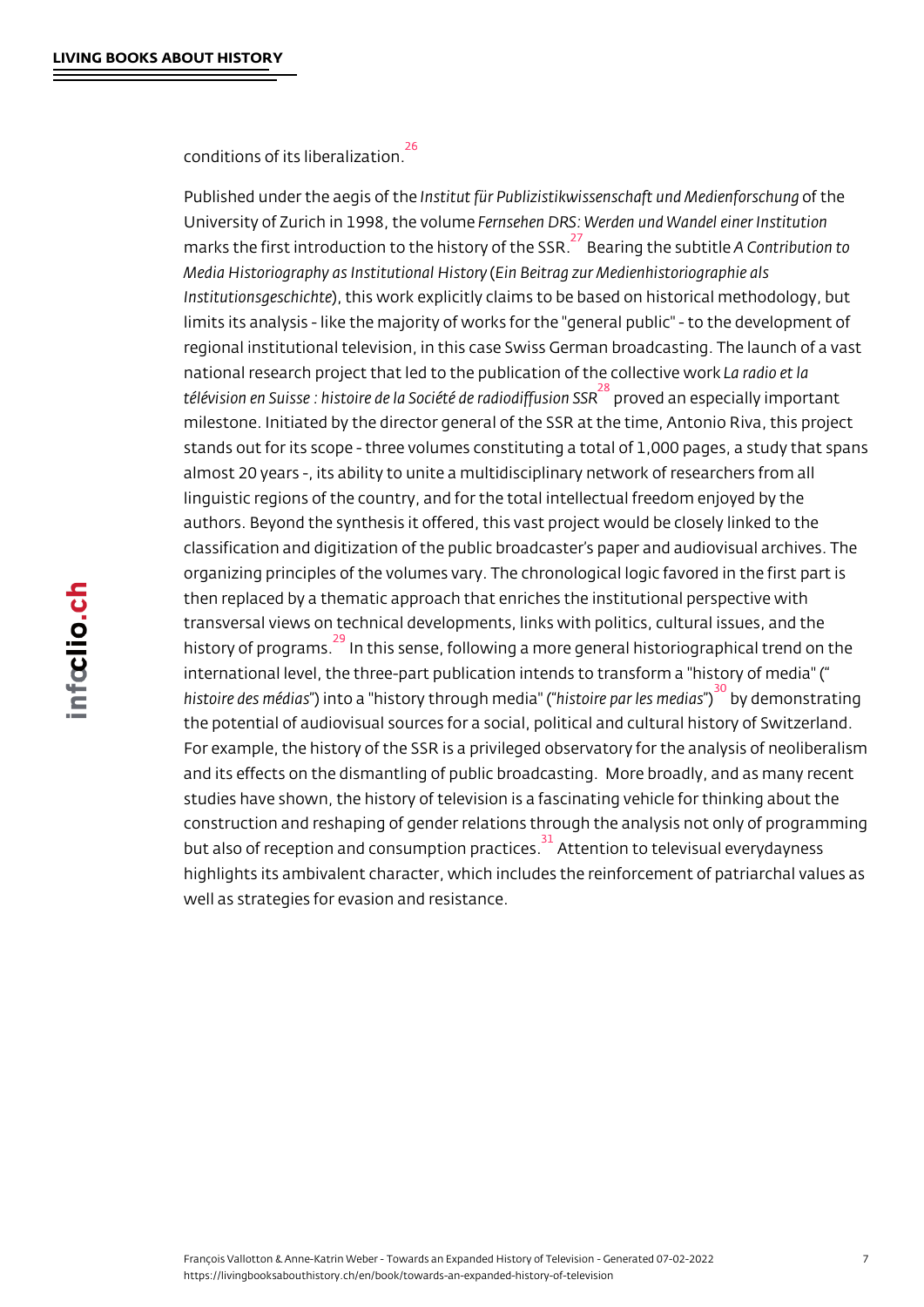<span id="page-7-0"></span>This first attempt at an "expanded history of television" is limited, h definition of the medium, which reduces it to a domestic mass media broadcasting service. It is therefore necessary to reference other so three recent PhD theses that have been major milestones for the lar we intend to illustrate with this publication. First, we would like to research on the Eidophor, a device for projecting the television image on a large scrTeheen Eidophor embodies another dimension of television towards the production of programs than towards educational uses a of major events. Developed by the Swiss Federal Institute of Techno before bein[g](#page-14-0) commercialized by the Basel-based pharmaceutical com Switzerland s role in the development of alternatives to public broad technologies, distributors, and audiences.

SSecond, Dominique Rudin's thesis focuses on Swiss counterculture mainly in the context of the youth protests hims  $\mathbb{Z}$  outh  $\mathbb{Z}$  at  $\mathbb{Z}$  at  $\mathbb{Z}$  at collection  $\mathbb{Z}$ production, often a refusal of official television, covers a field of re delineated in the context of GtuheernAimhaerToe abean volst with regard to community television in other national spheres, b[ut](#page-14-0) which remained in the shad now. It opens new perspectives linked to new modes of production a lightweight video and to the development of a critical approach conf me[di](#page-14-0)um as it was reappropriated by non-professionals.

The third approach to this "expanded history" is Anne-Katrin Weber' television exhibitions of the interwar period, which is scheduled for  $\frac{35}{3}$  Already the editor of an acclaimed Laoté dé time eo no dume éléphonoscope YouTube which reflects the revitalization of approaches and the chror studies on television, the researcher here proposes another "sideste [te](#page-14-0)levision's specificity, we move to the analysis of the medium's loc this [re](#page-14-0)spect, the industrial exhibition, like museums, schools, or department constitutes a relevant observatory. Beyond the comparative approac in Germany, Great Britain and the United States, the study shows th exhibitions in the invention of differentiated uses, not yet mainly or viewing. This focus on modes of appropriation and consumption has goes beyond the chosen geographical and chronological framework: neglected devices and prototypes into account while emphasizing a that clearly breaks with the traditional, teleological history of media.

At the international level, the history of the industrial television and (CCTV) represents an emerging field for the renewal of television st historiography of "utilitarian cinema", the works in this category ana in the fields of industry, science, research, The yas my wo than te opiar na elel the definitive rise of television as a domestic mass media in the pos conceived on the model of a closed circuit that links camera and rec loop. CCTV or industrial television is the [re](#page-14-0)sult of military research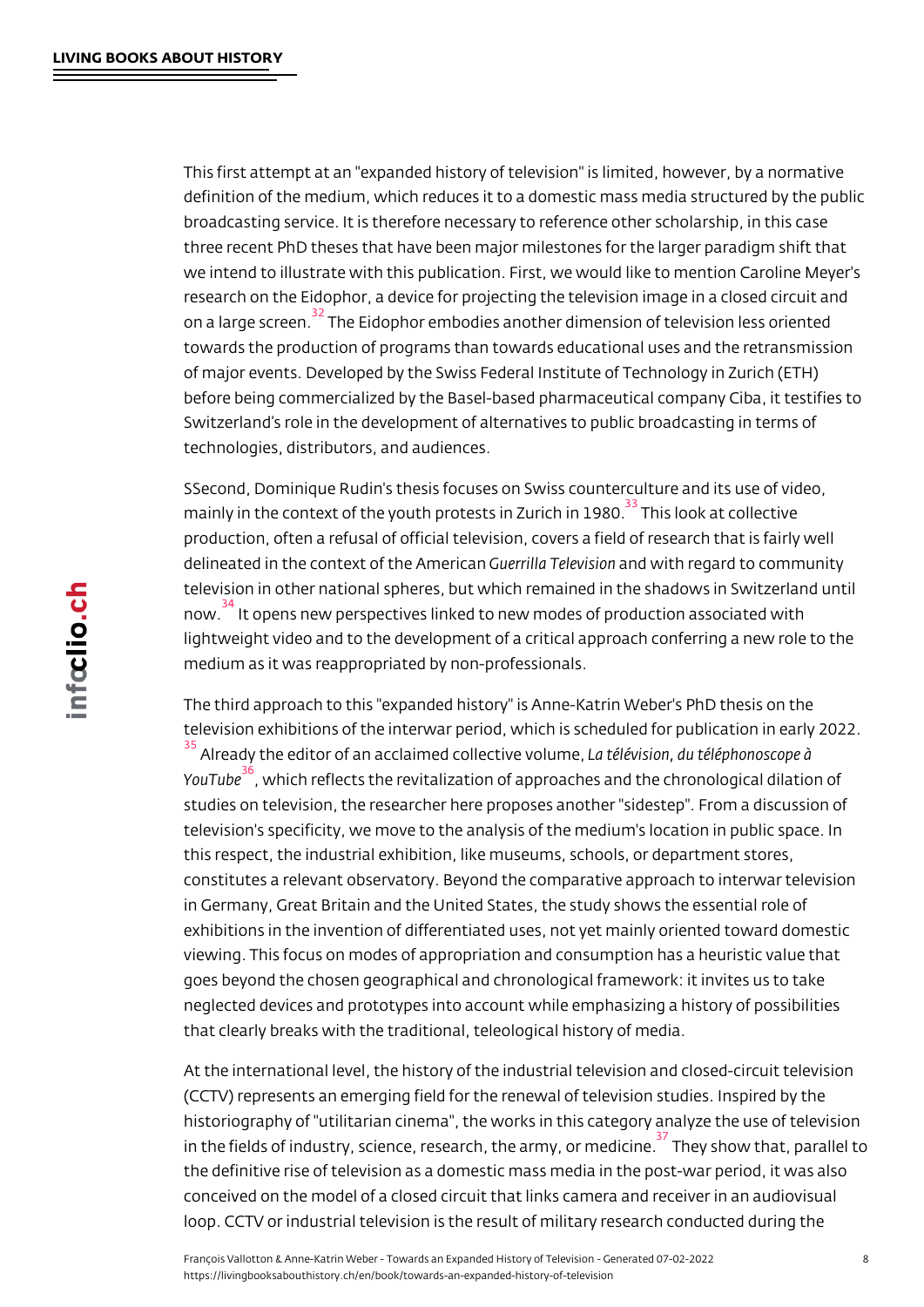<span id="page-8-0"></span>1940s. Its technology responds to demands to increase its adaptabil and miniaturization; its field of application includes the automation manufacturing processes but also traffic management, the streamlining systems in libraries, or the surveillance of indoor and outdoor space device used in non-domestic settings and for purposes ranging from the closed circuit perfectly illustrates the need - and the urgency history of the television medium.

## Opening Up the History of Television, Rethinking the Toolbox

In other words, an expanded history of television aims not only to st configurations of the televisual medium, but also to envision displac both the periodization and the very definition of the object of study. expanded history of television invites us to be attentive to the multi historically characterize the medium and to construct an analysis th center and the margins of its developments. Consequently, the contr anthology make us see the history of "a multidimensional media".

Overall, the expanded history of television relies on recent scholars methodological revitalization; two fields o[f](#page-14-0) research have been parti reflection. The first, media archaeology and its multiple branches in German-speaking academic landscapes, offers an invitation to explo forgotten objects of media history. Going against technological and based on a linear notion of "evolution" and "progress", media archae margins of "traditional" mass media - radio, cinema, television - and experiments and other failed or ephemeral developing not a to elight. "unspoken" and the "unseen" of media history, the archaeological ap technical, economic, and cultural flexibility of the medium by includ but [a](#page-14-0)lso discourses and imaginaries in its analysis. In the field of  $t \in \mathbb{R}$ significant number of works can be associated with media archaeolo do not always claim this filiation. 40

The second, the notion of the viewdin**sg** oasni**p**linf bivs it deen singa powerful heuristi tool for a detailed st[ud](#page-14-0)y of numerous televisual applications. In part François Albera and Maria Tortajada have made possible the establi internationally recognized research hub that brings together researc Media Studi**D**sfined as a conceptual schema connecting media techno spectators, and media cobi**speonstiatlitionue**s us to apprehend media s multipl configurations on three levels: material, textual and cultural; it is a epistem[o](#page-14-0)logical dimension of media as producers of (audio)visual kn a rigorous framework for dainsaploy **sintsi** the disposible to think media form area priodnifferent together. The concept of the device thus favors the decompartmentalization of television history, from big screen televis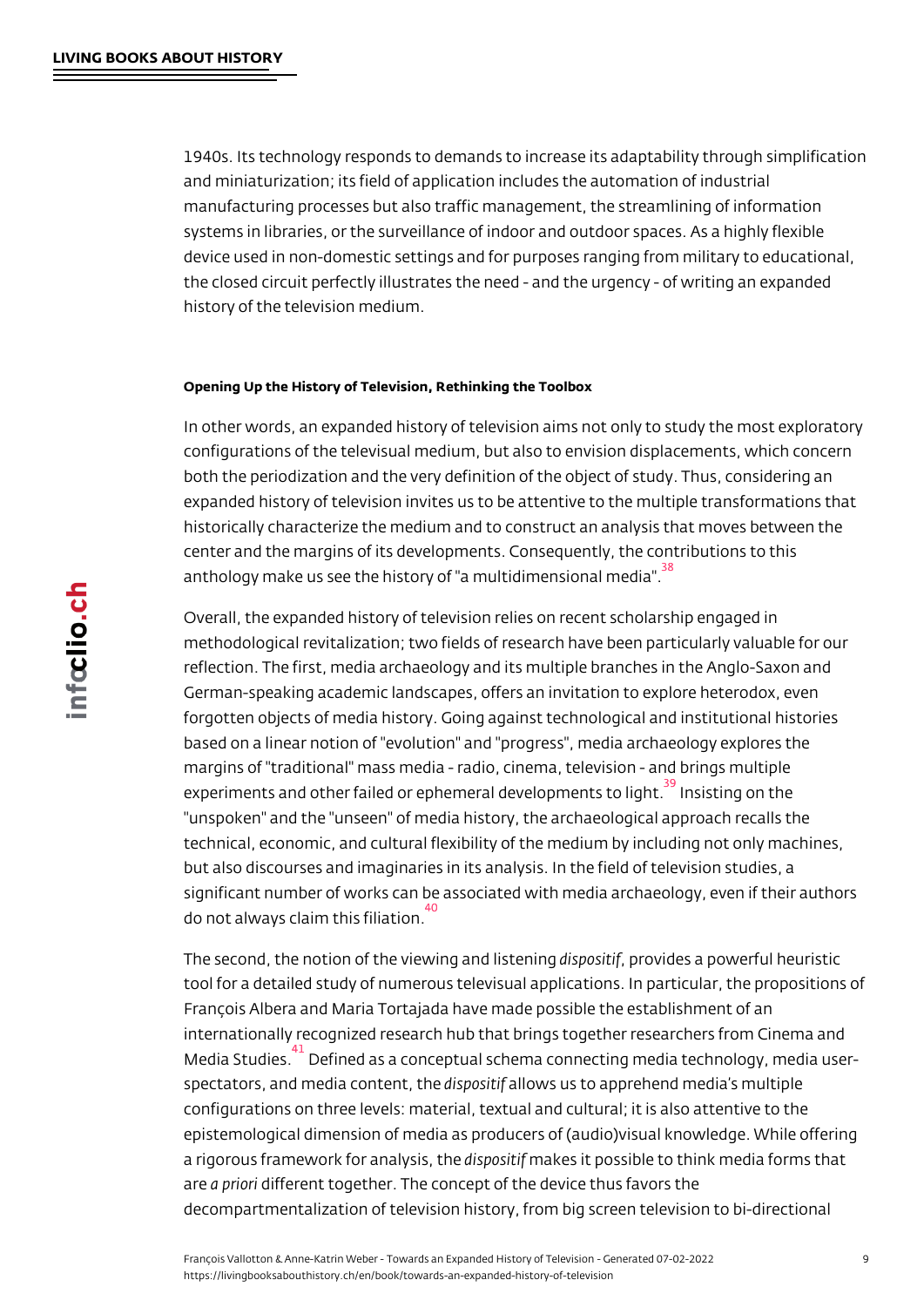<span id="page-9-0"></span>television by way of VHS and television for medical use. 42

If the two approaches each refer to a circumscribed body of researc participate in t[h](#page-14-0)e renewal of media history, which they consider in a underscore the epistemological importance of television history s op technologies and practices existing beyond a history of programs, o public broadcasting service on the other. From a pragmatic point of also invite us to extend our fields of archival research and to integr not emanate from the television institutions th**eme se** hude **P**ublisic part of our Broadcaspting gect, we have assembled a map of the archives we consult This cartogriaphy arked by the geographical and thematic fragmentation enlisted and reflects the expansion of our questions and objects of international (ITU), local (Vaud cantonal archives), and national arc [well as tho](https://wp.unil.ch/tvelargie/cartographie-des-archives/)se held by associations such alse sthear Phrioteess to Annotensive baires Geneva, this cartography constitutes an important tool for future ex expanded history of television in Switzerland.

Embodying the History of Television: Selection Criteria and Table of Contents

For this collection, the selection of the texts obviously depends on of rights. We have favored texts in English and French for practical that, although we are very much interested in a global and transnati speaking, Portuguese-speaking or Spanish-speaking papers are miss Though the impossibility of translating certain texts for the present representativeness of certain choices, we have favored several exis to promote the geographical and linguistic decompartmentalization o encourage students to integrate and cross-reference the different sc traditions.

It is also necessary to add that our table of contents could not represent contemporary television historiography. As has been stated, our sele a series of approaches giving theoretical substance to the notion of Insofar as this idea seems to us representative of a particularly dyn we hope that it will be able to stimulate researchers and students in history of the audiovisual in a global and intermedial perspective. W frame of reference will lead to further Swiss case studies that exten project, the first results of which can be found on the project s dedi

Finally, each section is complemented by a website, which offers res literature and audiovisual sources; as the present volume attests, re increasingly written via the use of multimedia, which allows this res laboratory for new modes of writing history.

The first se" Mext in od, s' privileges the sources that are in our eyes esse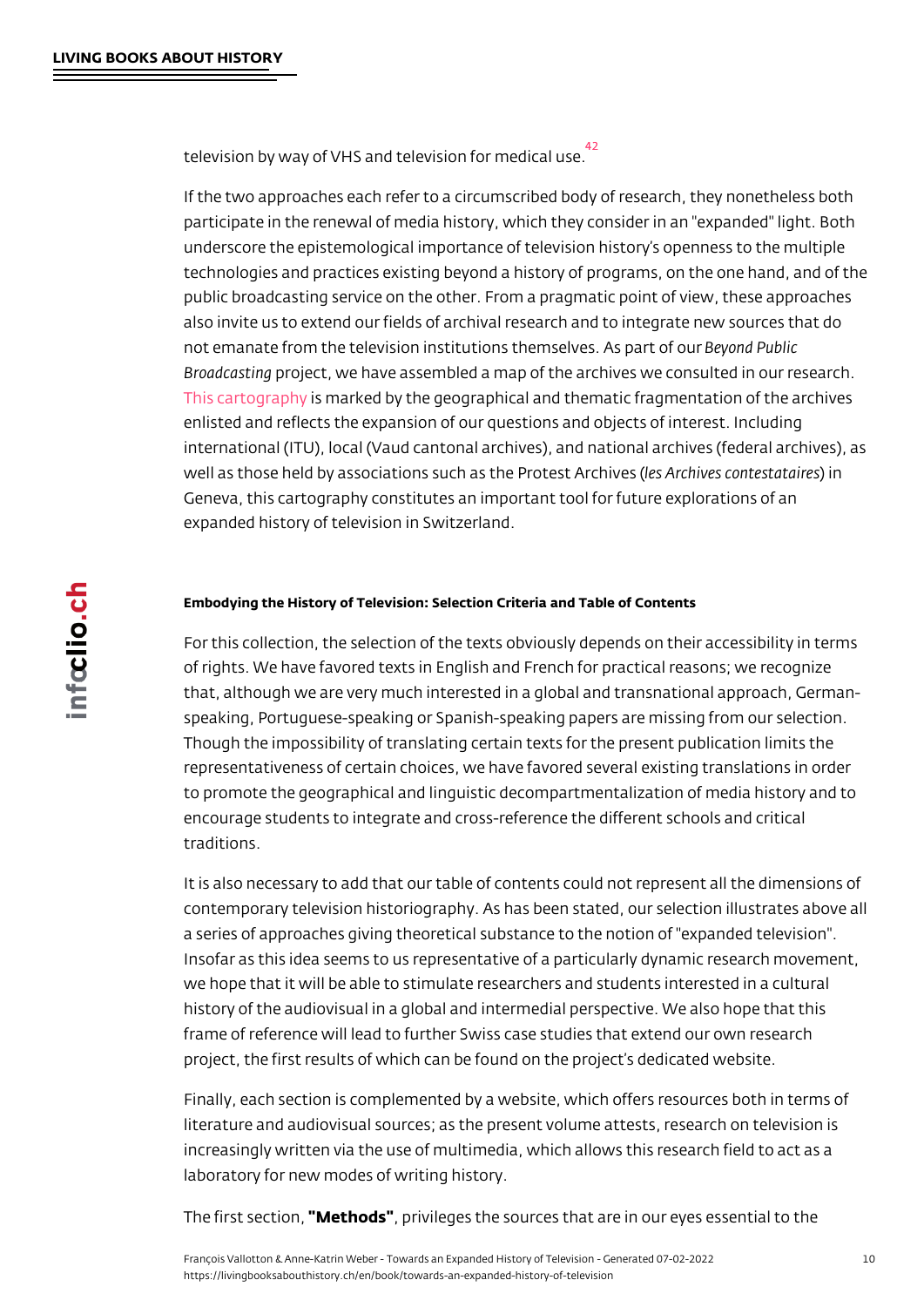recent historiography of television but also more widely of media stu them are part of the field of media archaeology mentioned above, the attached to a one-dimensional approach but rather constitute as mar insights having as a common denominator the decompartmentalizatio "television". All the contributions initially make a case, implicitly or pluralization of the term to reflect the way that, in every historical assumed multiple unstable identities in constant reconfiguration. Th while distrusting technological determinism, aim to integrate the tec parameters that condition media development into their analysis. Th dialogue with practices and modalities of appropriation by the public break certain innovations. From this perspective, a major emphasis experiments and on the context of technical "domestication" but also and discontinuations. Two other elements common to these texts nee one hand, a lengthening of the traditional periodization, which cease small screen s entrance into the home and places this moment within remote transmission and communication; on the other hand, the cons sources that surpass the framework of media and institutional actors example, industrial and technical exhibitions, public sites of reception, the popular (women s) press.

The exploitation of new sources is at the heart of "the entimed ssection". At stake in this section is a reflection on the contribution of utopiar sources, or science fiction, to think about the possible uses of a given should not limit ourselves here to a reading underscoring the predic authors in question. More importantly, their texts bring the interdep realized media into relief. Moreover, the hybrid character of any me specific manifestations such as live transmissions can be emphasize within an intermedial network of devices. We can observe this phenc example of ethe thonoscompagined by the novelist and illustrator Albert 1926). Combining the properties of the theatrophone, which allowed the home, and of the projection lantern, the device allows the user I and imag[e, to specta](https://fr.wikipedia.org/wiki/Téléphonoscope#/media/Fichier:Robida_telephonoscope.jpg)cles or information, or to enter in direct commu parties. As Gabriele Balbi and Simone Natale have shown, media s i as heuristically fruitful as a place for thinking the possible applicat use (the radio, for example) as it is for reflection, dystopian or nost disappearance of a platform, for instance, when we speak about the end of television. 43

The third se"dMiacon, ines returns to a history of televisual technical dev this histor[y](#page-14-0) is often limited to early television and to the passage fr electronic system, this series of articles revisits the narrative of on of inevitable broadcasting modalities. In the post-war period, cable alternative broadcasting mode to the Hertzian before the satellite in retransmissions on a global scale. Echoing the historical approach o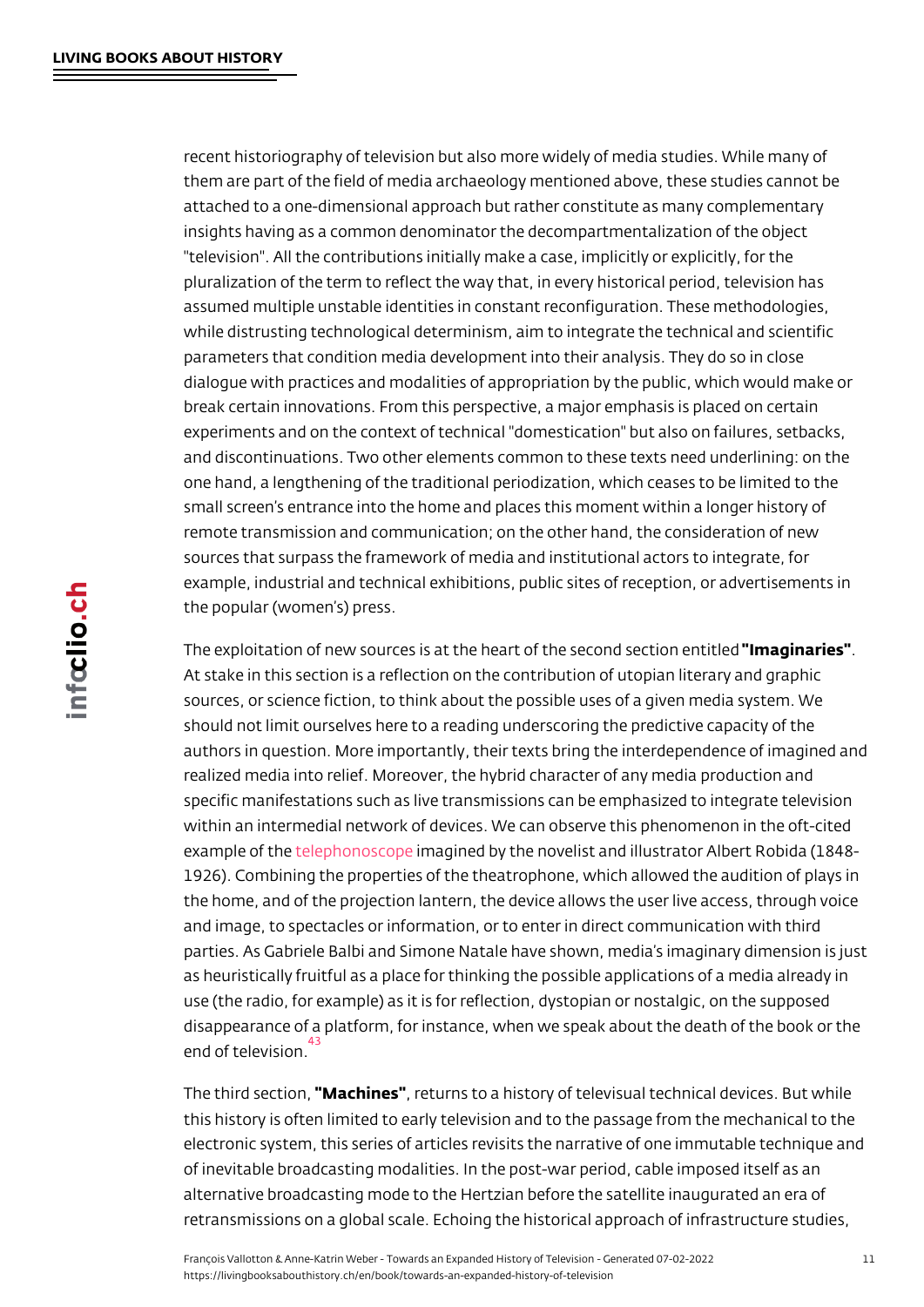the technical dimension of these communication networks must always be articulated alongside a reflection on the political and economic stakes of their control and on the new forms of representation that they authorize. On another level, an intermedial perspective leaves behind the genealogical, teleological approach that still dominates the historiography of technologies and of media. Rather than conceiving of these as part of a continuum characterized by the ideas of improvement and progress, this perspective highlights the technological transfers that take place between different media and underscores the interdependence of the world of communication and related sectors, in particular military industry. This dimension takes on a very particular resonance in our contemporary world with the multiplied uses of the drone as an instrument of surveillance and weapon of destruction but also as a camera for aerial shots increasingly mobilized in television productions.

With the fourth section, "Transmissions", we address the television productions and broadcasts that generally escape mainstream readings, which tend to focus on the development of programs for large-scale audiences in the context of private domestic reception. However, since the end of the 1960s, more voices have been calling for an exploration of alternative television programming to that of public broadcasting channels and large networks. The advent of lightweight devices such as the Sony Portapak camera allowed non-professionals to appropriate television technology and to develop other constellations of interactive exchange between producers and consumers. In Switzerland, as in many other countries, video would become one of a set of countercultural tools tied to the political protests that characterize the end of the 1960s. However, the principle of collective viewing, which contributes fully to this participative approach, is not specific to this historical moment. The experiment, rather short-lived, of tele-clubs, - associated with the very beginnings of the television and a still experimental period - aimed to connect this new spectatorial practice with village sociality. This approach was generally facilitated by the teacher insofar as the receiver set was installed in the school. The development of educational television as a pedagogical vehicle, but also the pilot experiments aimed at training pupils in the use of filmic media including sound, constitute a fascinating investigative terrain. If the screen's presence has been multiplied to a formidable extent since the 1980s, there is still a relative dearth of studies on the various modalities of the audiovisual's integration into the school classroom or the university lecture hall, from light projection to the closed-circuit television studio.

This aspect brings us to the last section, "Teaching (with) Television". The least quantitatively dense, this subsection honors what makes the Living Book unique, namely the possibility it gives to the reader to propose his or her own texts to enrich the anthology. These articles should thus encourage teachers working in the field of television history to share their daily experiences. Here, we are particularly interested in the use of audiovisual material and, perhaps above all, the "invention" of new narratives to enhance the value of historical research. The period of resource scarcity has been superseded by the current profusion of audiovisual sources made possible by the multiplication of web platforms, patrimonial or commercial. How can we sensitize students to the particularities of each archive and teach them to take the specific characteristics of the audiovisual archive's production, preservation,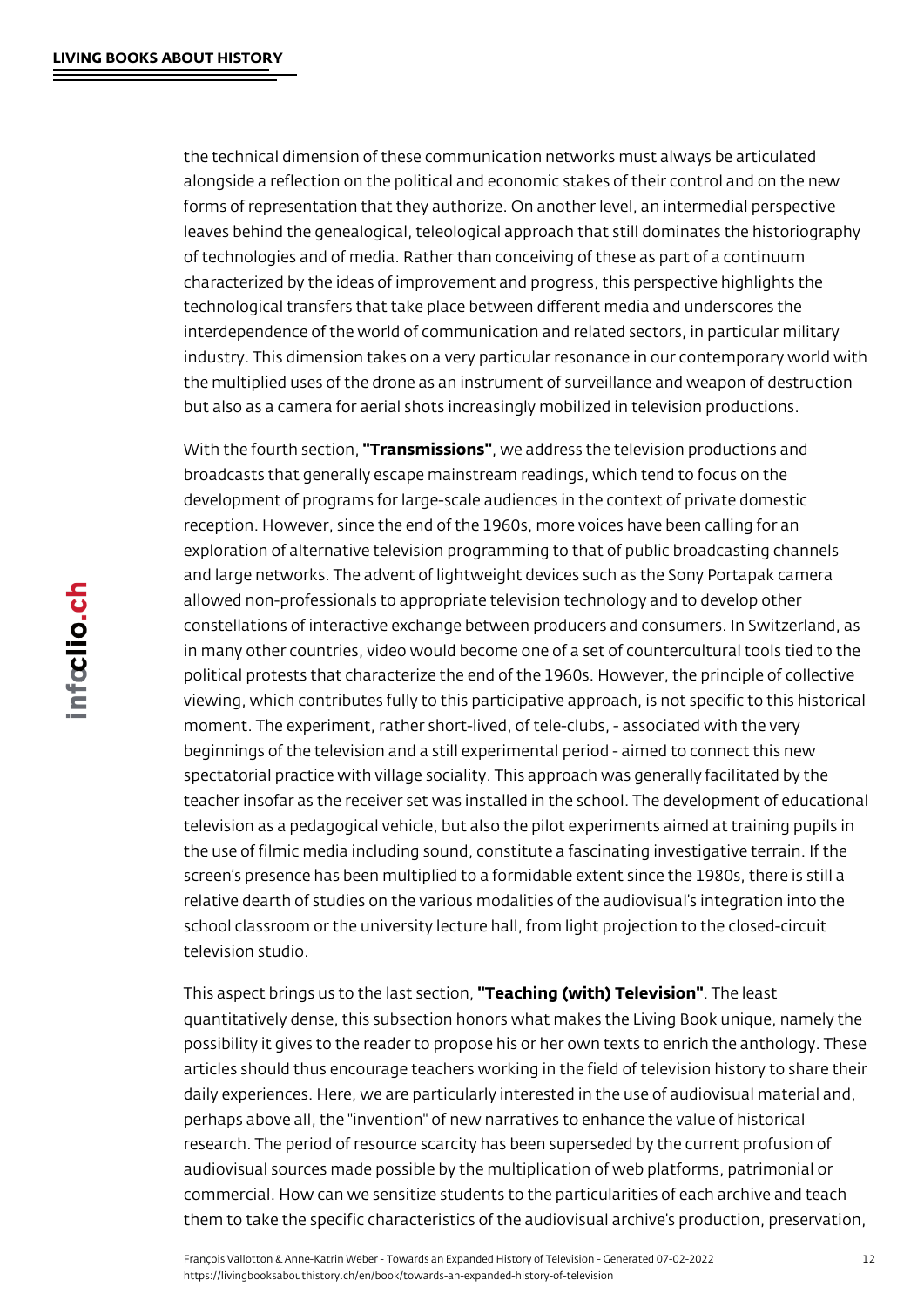<span id="page-12-0"></span>and consultation into account? How to establish new types of report desired rigor in terms of citation and an attractive integration of an documentary resources?

These are some of the questions we wish to explore with the aim of attention paid to audiovisual sources. In this sense, an expanded hi undoubtedly the right ferment to renew our practices, both pedagogi new formats but especially via the invention of new modalities for o narratives.

 $^0$  This general introduction and other texts of this Living Book have been translated from French by S

 $^{\rm 1}$  There are many analyses of digital television. In French, see for example, Boni, Marta (Hg.): Forme numérique, Rennes 2020; an early contribution in English is Spigel, Lynn; Olsson, Jan (Hg.): Televisi [T](#page-0-0)ransition, Durham (N.C.) & London 2004.

 $^2$  $^2$  Missika, Jean-louis: La Fin de la télévision, Paris 2006 (La République des idées).

Lotz, Amanda: The Television Will Be Revolutionized, New York 2007. 3

 $^4$  $^4$  On this subject, see the papers in the "Methods" section, and in particular Keilbach, Judith; Stauff, Being New. Television s History as an Ongoing Experiment, in: Valk, de, Marijke; Teurlings, Jan (Hg. [T](#page-1-0)oday, Amsterdam 2013, S. 79 98., as well as the work by William Uricchio, for example, Uricchio, W Years. The Interpretive Flexibility of a Medium in Transition, in: Kolker, Robert (Hg.): The Oxford Ha [S](#page-1-0). 286 305. In his analysis of television in West Germany, Daniela Zetti likewise underscores this tra Daniela: Das Programm der elektronischen Vielfalt. Fernsehen als Gemeinplatz in der BRD, 1950-1986

 $^{\rm 5}$  On this subject, see the two recent publications by Ivy Roberts and Doron Galili: Roberts, Ivy: Visio Victorian and Machine Ages, Amsterdam 2019; Galili, Doron: Seeing by Electricity. The Emergence of

 $^6$  With regard to the Swiss context, see Cordonier, Gérald: Une guerre des ondes autour de larrivée d [s](#page-1-0)ociales et défense spirituelle du pays, in: Berton, Mireille; Weber, Anne-Katrin (Hg.): La télévision archéologie de l audiovision, Lausanne 2009, S. 181 196.

 $^7$  $^7$  Mattelart, Armand; Neveu, Érik: Introduction aux Cultural Studies, Paris 2003 (Repères), especially

 $^8$  Bourdieu, Pierre: Sur la télévision. Suivi de L emprise du journalisme, Paris 1996 (Raisons d agir). writings of Adorno and of Günther Anders: Adorno, T. W.: How to Look at Television, in: The Quarterl [1](#page-3-0)954, S. 213 235; Anders, Günther: Die Antiquiertheit des Menschen 1: Über die Seele im Zeitalter de München 2010 [1956].

 $^9$  By way of example, see the pioneering volume edited by Brunsdon, Spigel and d Acci in 1997 : Brun Lynn (Hg.): Feminist Television Criticism. A Reader, New York 1997.

 $^{\rm 10}$  On this notion, Heinich, Nathalie; Shapiro, Roberta; Collectif: De l artification: Enquêtes sur le pas

 $11$  Recently, the question of the relationship between television and the arts was discussed in several francophone publications: Botanications: Boisvert, Boisvert, Boisvert, Boisvert, Boisvert, Boisvert, Boisvert, Boisv Stéfany; Paci, Viva (Hg.): Une télévision allumée. Les arts dans le noir et blanc du tube cathodique, [t](#page-3-0)élévision et les arts/. Soixante années de production, Rennes 2019. Morrissey, Priska; Thouvenel, E et pratiques, Rennes 2019.

 $^{\,12}$  Delavaud, Gilles: L art de la télévision. Histoire et esthétique de la dramatique télévisée (1950-196 Télévision et esprit de recherche/: rouvrir les dispositifs, E-Dossiers de l audiovisuel « Pierre Schae les télé-clubs, voir Lévy, Marie-Françoise: La création des télé-clubs. L expérience de l Aisne, in: La 50, 1999, S. 107 131, as well as Ira Wagman's paper included in this Living Books.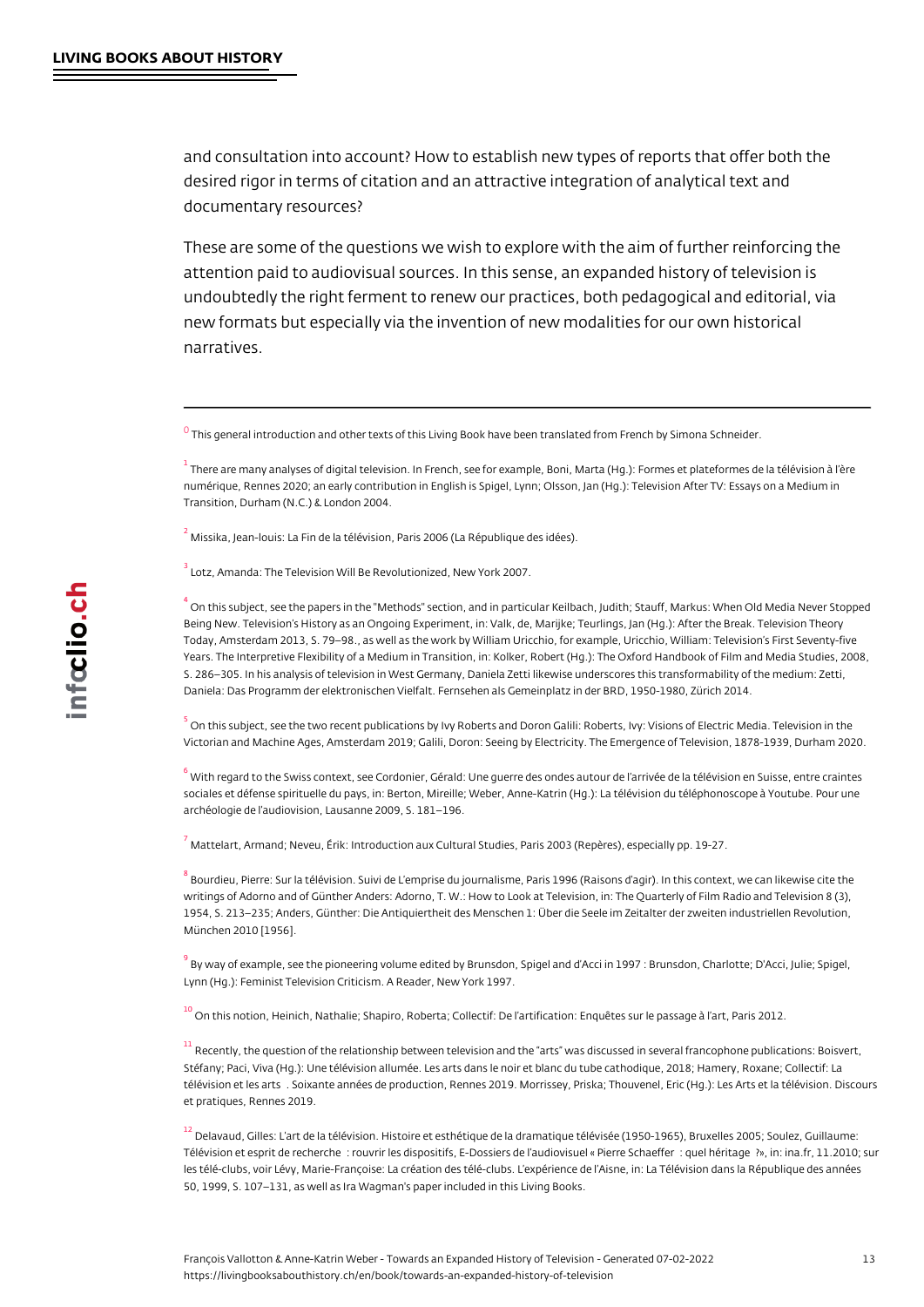<span id="page-13-0"></span> $^{\rm 13}$  See, among others, Jost, François (Hg.): Pour une télévision de qualité, in: INA, 2014.; McCabe, Ja Contemporary American Television and Beyond, London New York 2007.

 $14$  It should also be noted that many historians, ahead of their times, would be interested in televisior [s](#page-4-0)hown by the often-mentioned examples for France of Marc Ferro and Georges Duby, while in Switzer Favez are associated, in 1986, with the realizati8 6 RofDtehren iperresourcoiuovne ble sum the economieres permasséS wiss history in the format of TV news.

 $^{\rm 15}$  Meier, Peter: Die Lücken schliessen. Zum (Zu–)Stand der Schweizer Mediengeschichte. Eine synopti suisse d histoire 60 (1), 2010, S. 4 12.

 $^{\rm 16}$  On this aspect, see Vallotton, François: Introduction. Pour une histoire culturelle de la production [2](#page-4-0)020, S. 201 206.

 $\frac{17}{18}$  See, for example : Pünter, Otto: Société suisse de radiodiffusion et télévision, 1931–1970, Berne 1 [R](#page-4-0)omande, 1954-1979. 25 ans TV ensemble, Lausanne 1979.; Mascioni, Grytzko: 25 anni di Televisione ricordi e prospettive, ed. della Radiotelevisione della Svizzera italiana, 1983; Vallotton, Paul: Radio 1997. Pour un 75e anniversaire, Lausanne 1997.

 $^{\,18}$  Danuser, Hanspeter: Show, Information, Kultur. Schweizer Fernsehen: von der Pionierzeit ins model

<sup>19</sup> Bardet, René (Hg.): Live-Spezialausgabe «50 Jahre Schweizer Fernsehen», Zürich 2003.

 $^{\,20}$  $^{\,20}$  $^{\,20}$  Vouillamoz, Raymond; Société de Radiodiffusion et de Télévision de la Suisse Romande, Télévision Album de famille. 1954-2004, Genève 2004. This publication would, however, play an important role i [d](#page-5-0)igitalize and promote the archives of the French-Teéplé us ksing nessualises (dTe SR Row) mission combanded the release, the same year, of a DVD box set Labtet ITESR, cinquante ans d'images 1954-2004

 $^{21}$ Sala, Paolo; Hungerbühler, Ruth; Marcacci, Marco u. a.: Voce e specchio: storia della radiotelevisio 2009.

 $^{22}$ Spring, Roy: Einer gegen alle. Das andere Gesicht des Roger Schawinski, Zürich 1999; Schawinski, [Z](#page-5-0)ürich 2014.

<sup>23</sup> Vouillamoz, Raymond: Zapping intime, Lausanne 2014.

<sup>24</sup>Fehr, Christian: Leo Fischer. Die Erinnerungen des Schweizer Kabelfernsehkönigs, Frauenfeld 2008.

 $^{25}$  $^{25}$  $^{25}$ Meier, Werner A.; Schanne, Michael; Bonfadelli, Heinz u. a.: Medienlandschaft Schweiz im Umbruch. Rundfunk zur elektronischen Kioskware, Basel 1993.

 $^{\mathrm{26}}$  Bonfadelli, Heinz; Meier, Werner A.; Schanne, Michael u. a.: Öffentlicher Rundfunk und Kultur. Die [A](#page-5-0)uftrag und wirtschaftlichem Kalkül, Zürich 1998; Künzler, Matthias: Die Liberalisierung von Radio un Rundfunkregulierung im Ländervergleich, Konstanz 2009; Jarren, Otfried: Rundfunkregulierung. Leitbi internationalen Vergleich. Eine sozial- und rechtswissenschaftliche Analyse, Zürich 2002; Puppis, Ma [in](#page-6-0): International Communication Gazette 71 (1 2), 01.02.2009, S. 7 17.

 $^{27}$  Saxer, Ulrich; Ganz–Blättler, Ursula: Fernsehen DRS. Werden und Wandel einer Institution. Ein Beit Institutionengeschichte, Zürich 1998.

 $^{\,2\,8}$  Drack, Markus T.; Egger, Theres: La radio et la télévision en Suisse. Histoire de la Société suisse [2](#page-6-0)000; Mäusli, Theo; Steigmeier, Andreas (Hg.): Radio und Fernsehen in der Schweiz. Geschichte der Fernsehgesellschaft SRG 1958-1983, Baden 2006; Mäusli, Theo; Steigmeier, Andreas; Vallotton, Fran Histoire de la Société suisse de radiodiffusion et télévision SSR de 1983 à 2011, Baden 2012.

 $^{\,2\,9}$  The digitization of audiovisual sources, which is almost complete at the moment as far as public se availability online through Memoriav, certain media libraries and the SSR, constitutes a major turning accompanied by a methodological reflection on the representativeness of the preserved corpus; see P patrimoine audiovisuel de la Télévision suisse romande/: le Projet Archives, in: Revue historique vau [N](#page-6-0)euchâtel, un canton en images. Apport de la source télévisuelle à une filmographie régionale, in: De 44 45, 2020, S. 257 268.